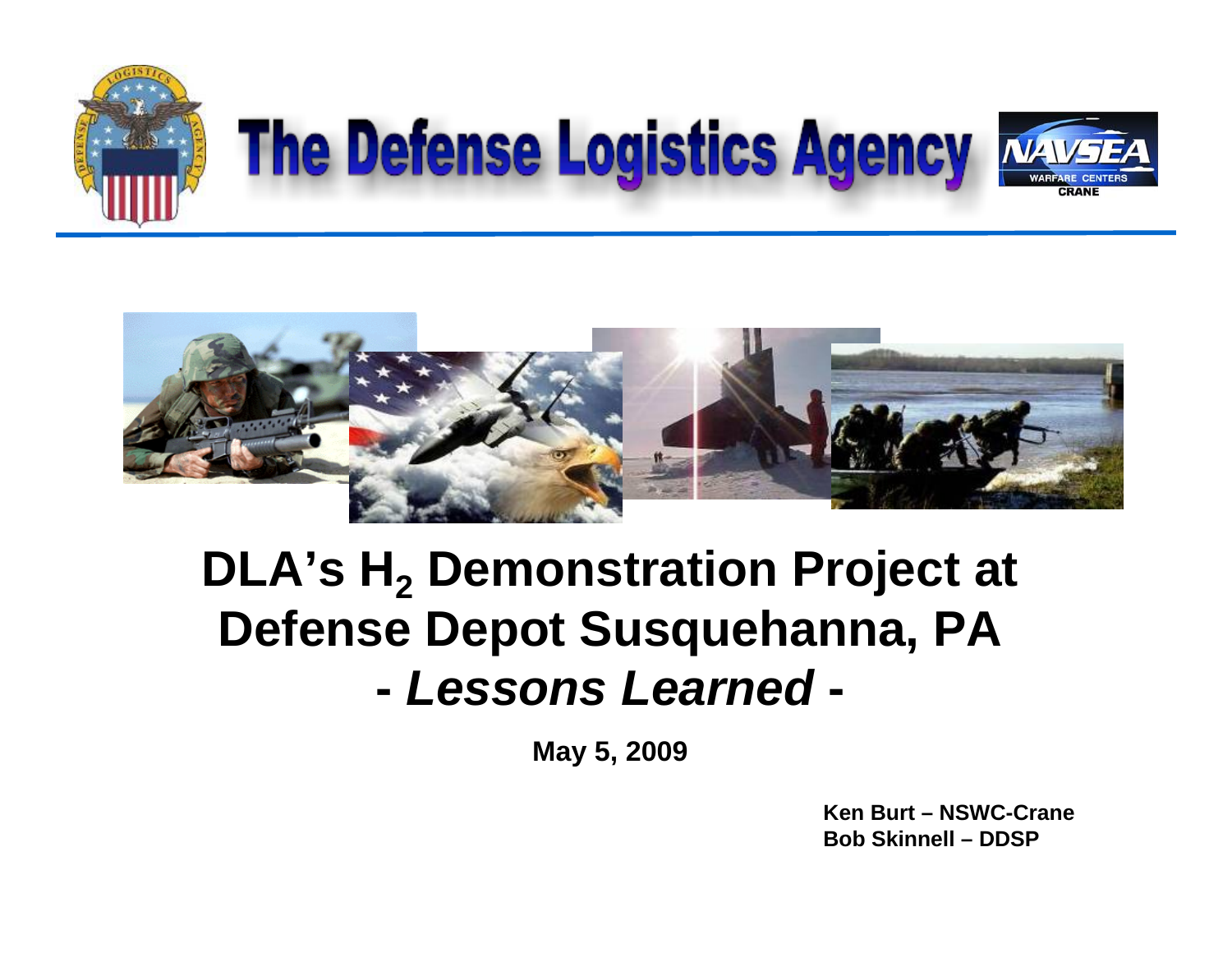

# **DLA's Hydrogen and Fuel Cell Program: MHE Pilots**



### **DLA Goals:**

#### •Be an *early adopter* and *principal demonstrator*

- •Foster competition in the marketplace and provide a market demand
- •Support improved Technology and Manufacturing Readiness Levels
	- –Exercise the supply chain
	- –Test under real world conditions
	- –Provide feedback to manufacturers
- •Highlight the business case for fuel cells

Improve fuel cell readiness by funding R&D efforts in areas that are near commercialization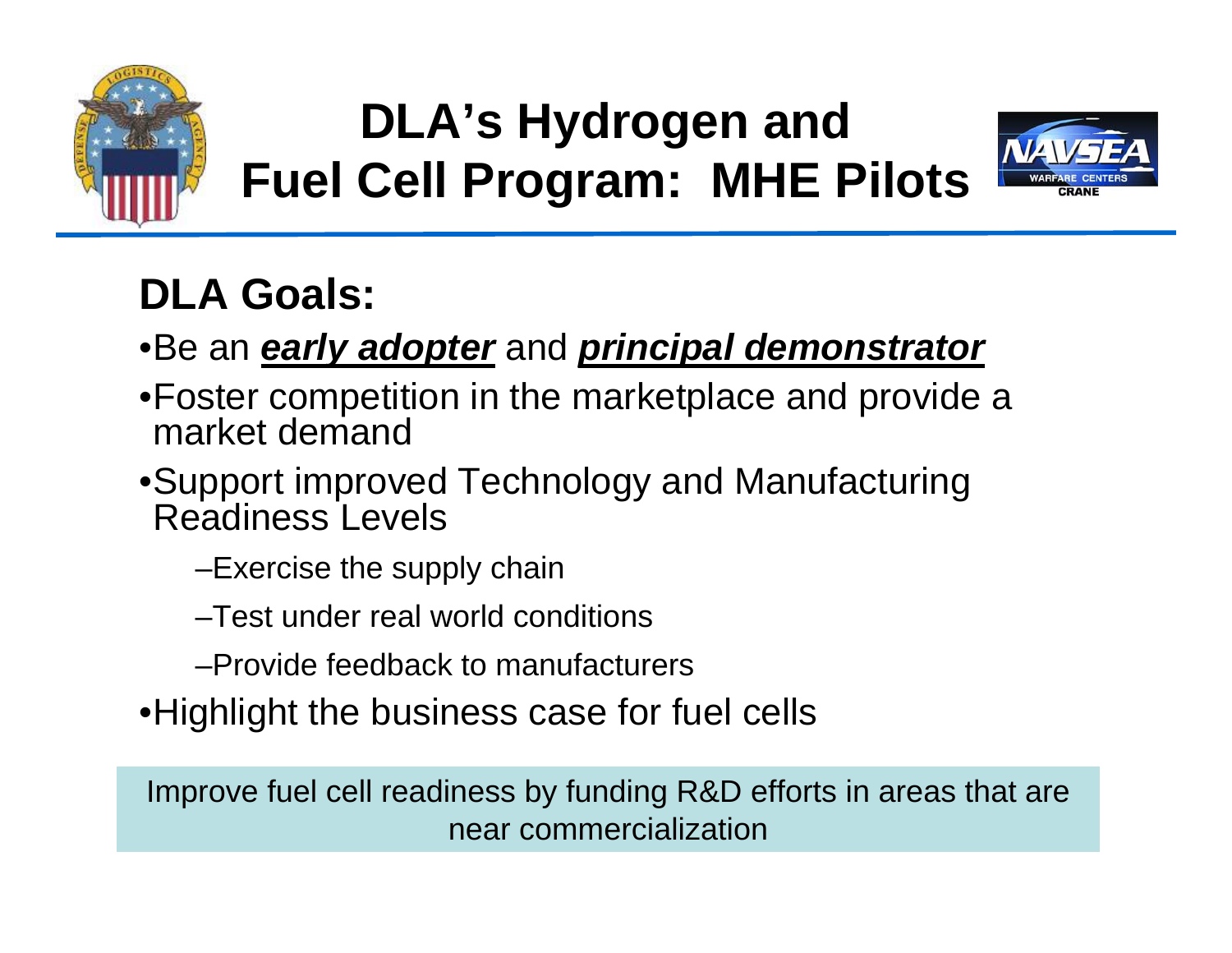<span id="page-2-0"></span>

## **DLA's Hydrogen and Fuel Cell Program**



#### *4 Fuel cell forklift demonstration projects*

Approach:

- Pilot multiple  $H<sub>2</sub>$  generation, dispensing and fuel cell technologies to power Material Handling Equipment (MHE) in warehouse operations
- Analyze operational data to establish an operational business case Collaborators:

3 Leading Fuel Cell Mfg, 2 Leading Hydrogen Mfg, DLA/DOE/NSWC Crane/NREL with multiple Prime Contractors

Funding (Congressional):

FY07: \$10M FY08: \$13M FY09: \$8M (Projected)

Locations:

**DDSP**: 40 forklifts, delivered (cryogenic) H<sub>2</sub>, indoor dispensing **DDWG**: 20 forklifts, onsite natural gas reformation for H<sub>2</sub>, mobile refueling **DDJC:** 20 forklifts, electrolysis for H<sub>2</sub>, Power Purchase Agreement (Solar) **Ft. Lewis**: 19 forklifts, 1 bus, wastewater digester gas H<sub>2</sub>, mobile refueling **Duration: 2 years each** 

Business case analysis based on performance and cost data collect by NREL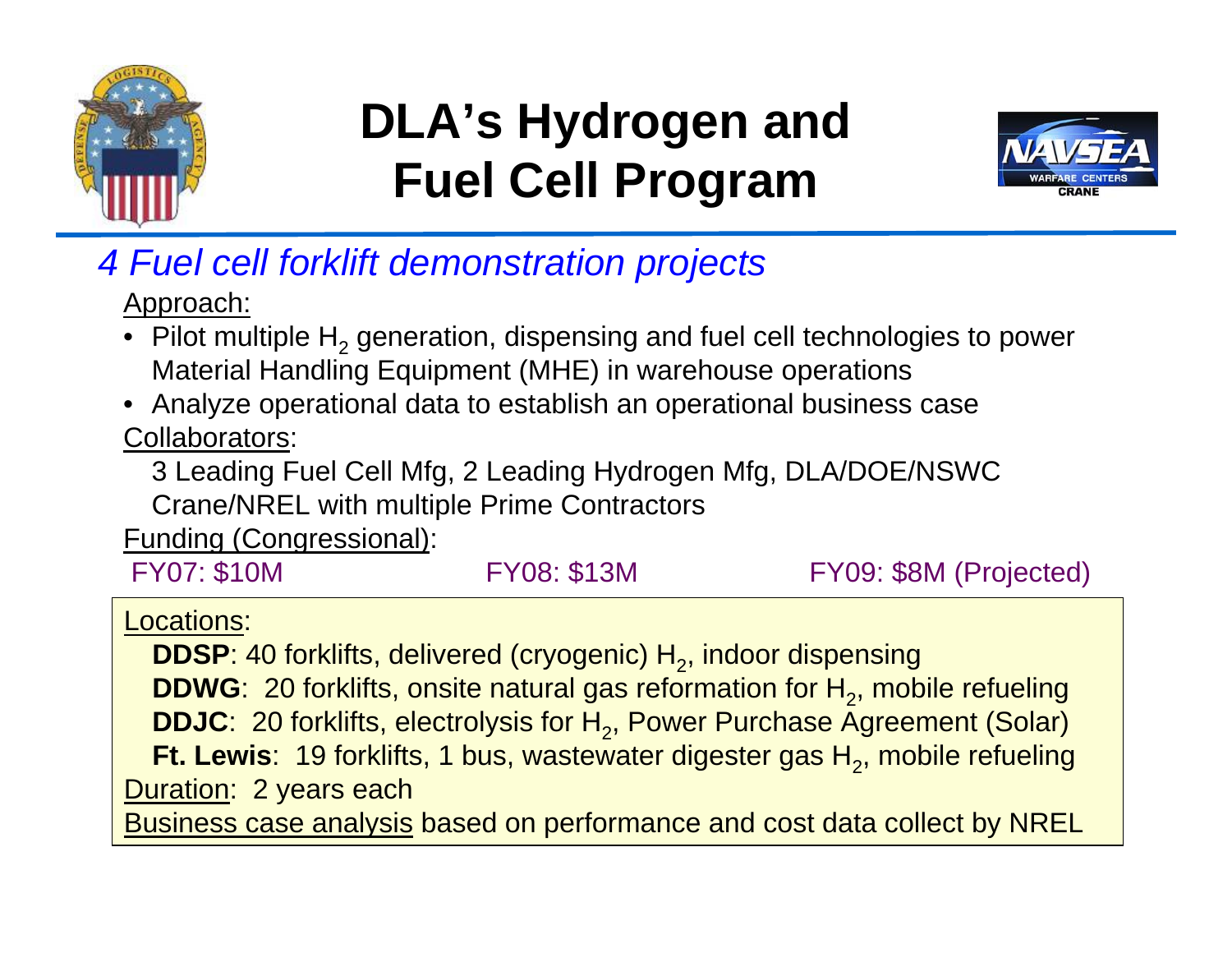

### **Lessons Learned: Project Development**



- **Work closely with host activities to identify, define & understand project goals/objectives**
	- Identify realistic technology/manufacturing goals/targets/expectations
	- Define program deliverable requirements
	- Generate MOA with participants to establish and document responsibilities
- **Allow program objectives to the drive procurement strategy**
	- BAA/PCA/RFI/RFP
- **Track and implement improvements made along the way in future development**
- **Identify technical team as early as possible for the selection process**

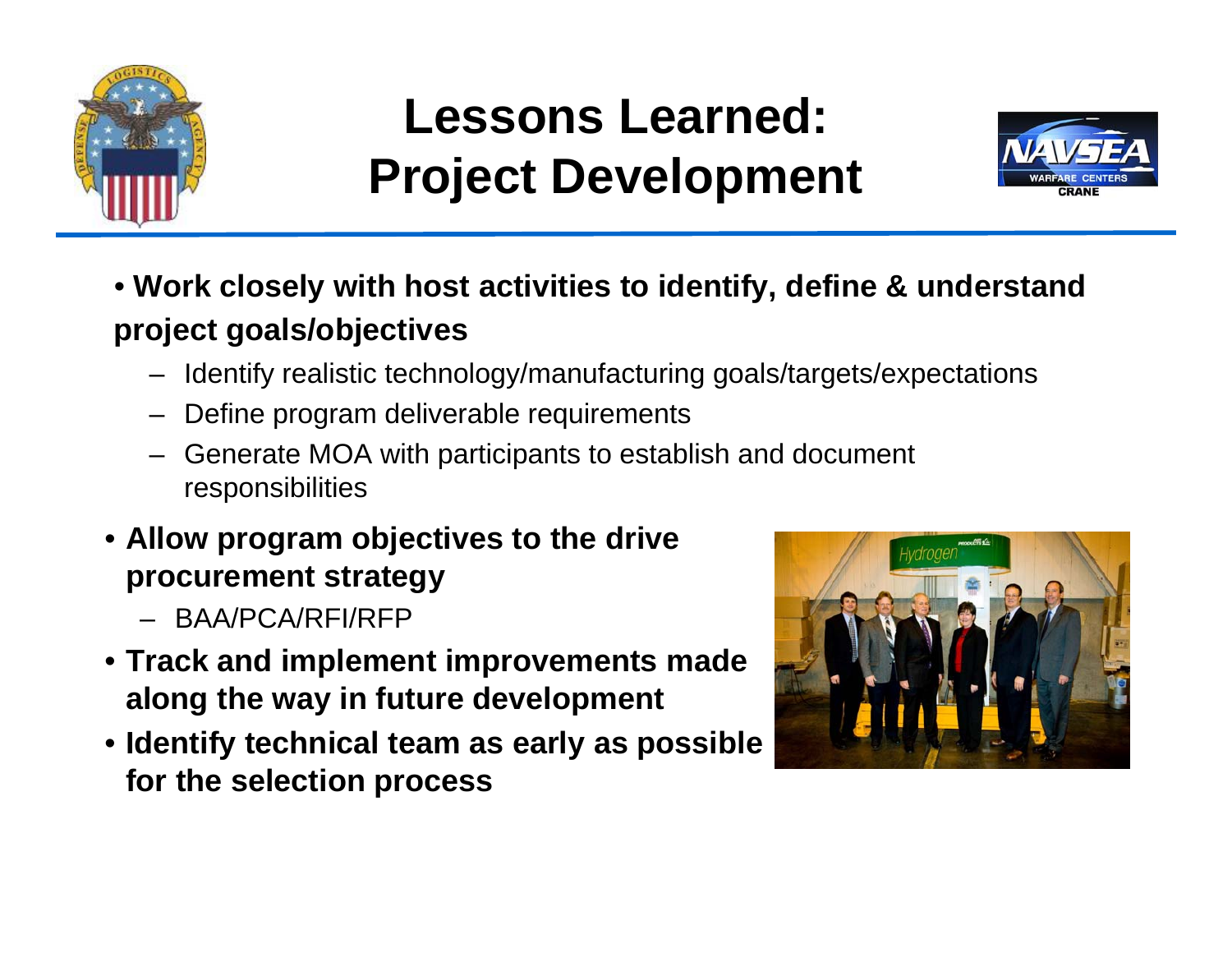

## **Lessons Learned: Contracting Phase**



- Clearly identify all requirements/objectives/selection criteria within solicitation material
- Allow ample time for proposal submittal
	- 45-60 days minimum recommended
- Provide site visits and open Q&A opportunities
	- One or more site visits
- Review and award contracts to solicitation requirements
	- Provide step by step review instructions

#### **Be patient: the contract award process takes time!**

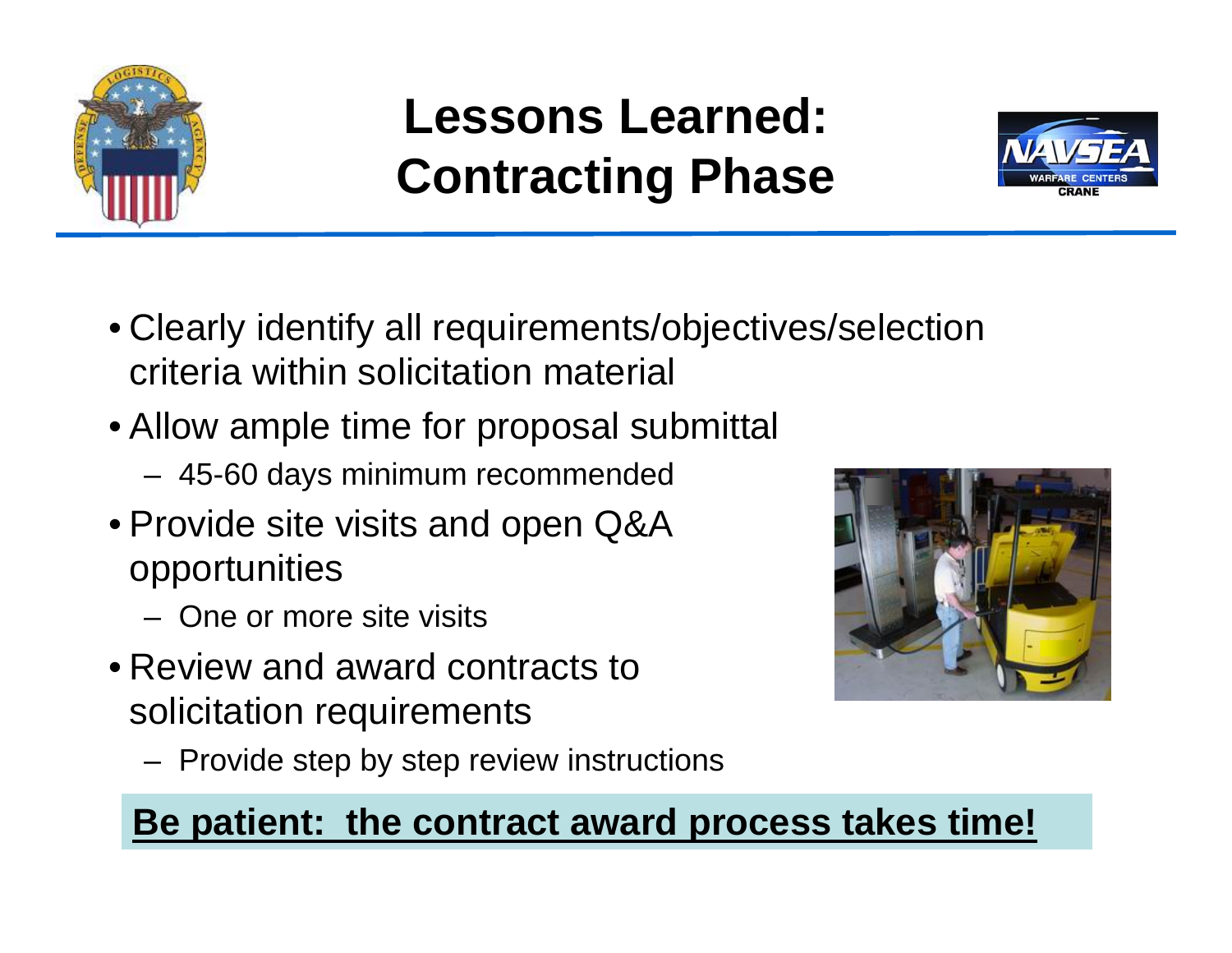

# **Lessons Learned: Permitting & Site Approval Process**



- Again, Be Patient
	- Lack of detailed codes/regulations slows approval process for state/Federal/site permitting
- Share Lessons Learned
	- Share permitting process with DOD activities considering hydrogen pilot programs
	- Share permitting process with commercial sector generating codes and standards

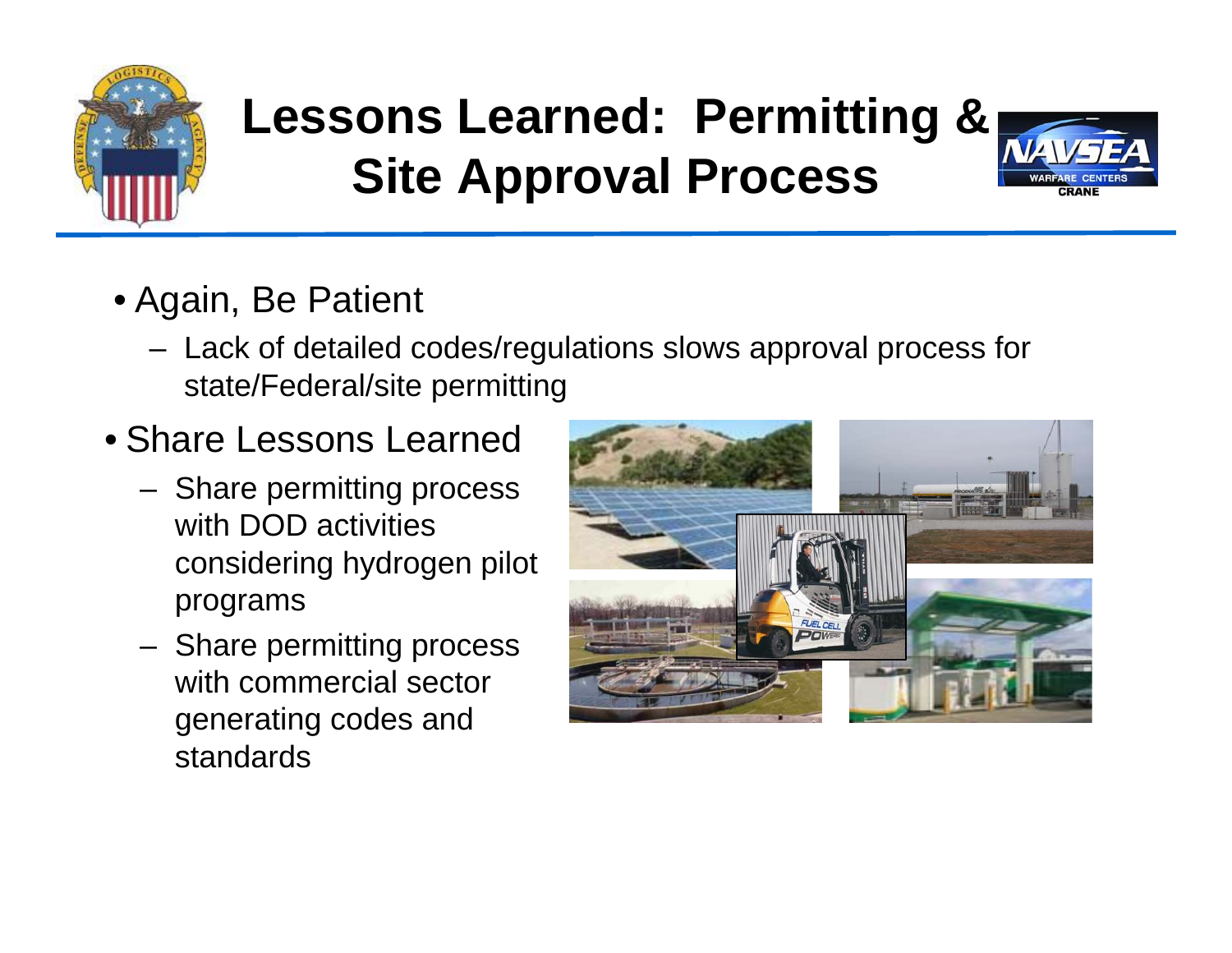



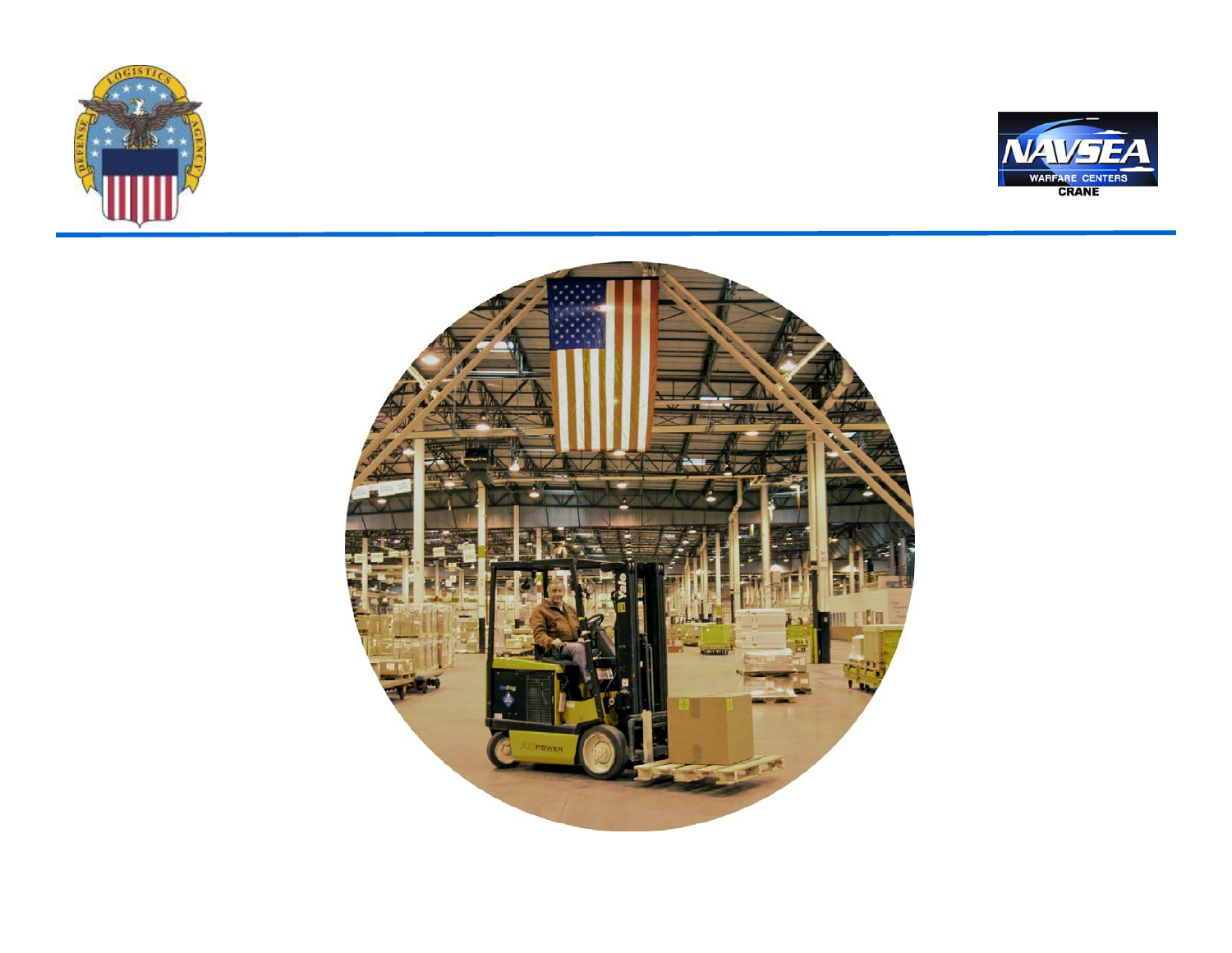

# **Hydrogen Power at DDSP**



- DDSP's Operations:
	- New Cumberland, PA
	- Move 770,542 NSNs worth \$9.0B
	- $-$  H<sub>2</sub> operations in 1.7 mil sq ft. warehouse
	- 1200 various types of MHE



- Anticipated advantages of fuel cell powered operations:
	- Longer operations at full power (constant voltage)
	- Time savings on battery management vs. fueling
	- Reduced hazmat handling concerns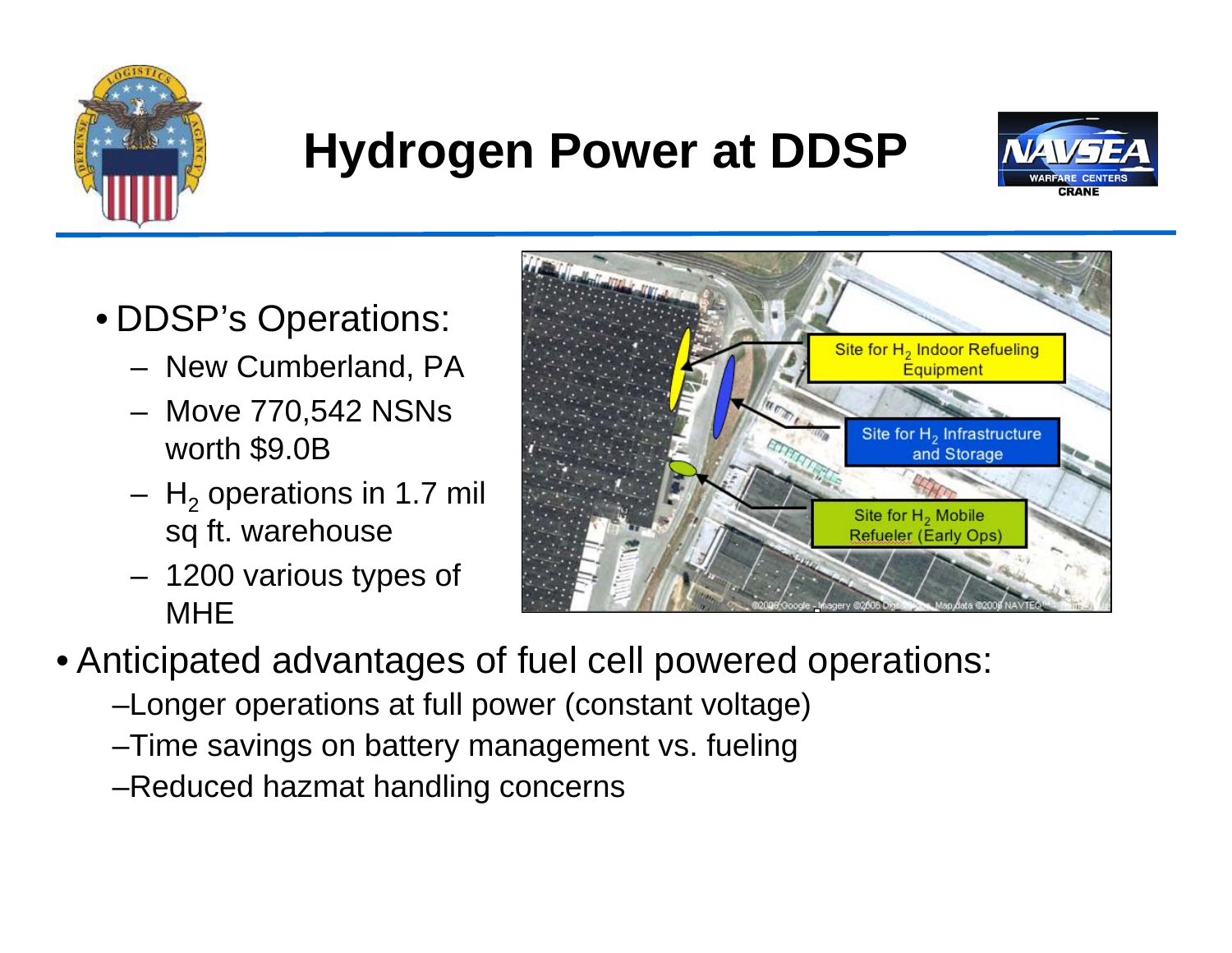

# **Hydrogen Power at DDSP**



- *Ribbon Cutting February 10th, 2009*
- Features:
	- 40 fuel cell MHE integrated in fleet
	- Dual indoor dispensing system



- Outdoor storage and compression for delivered liquid  $H_2$
- Funding: \$5.3M
- Performers:
	- Air Products infrastructure and integration
	- Plug Power (20 new units)
	- East Penn/Nuvera (20 retrofit units)

First two months: 1474 kg 2205 Transactions

One of the largest uses of  $H_2$  for fuel cells in the US!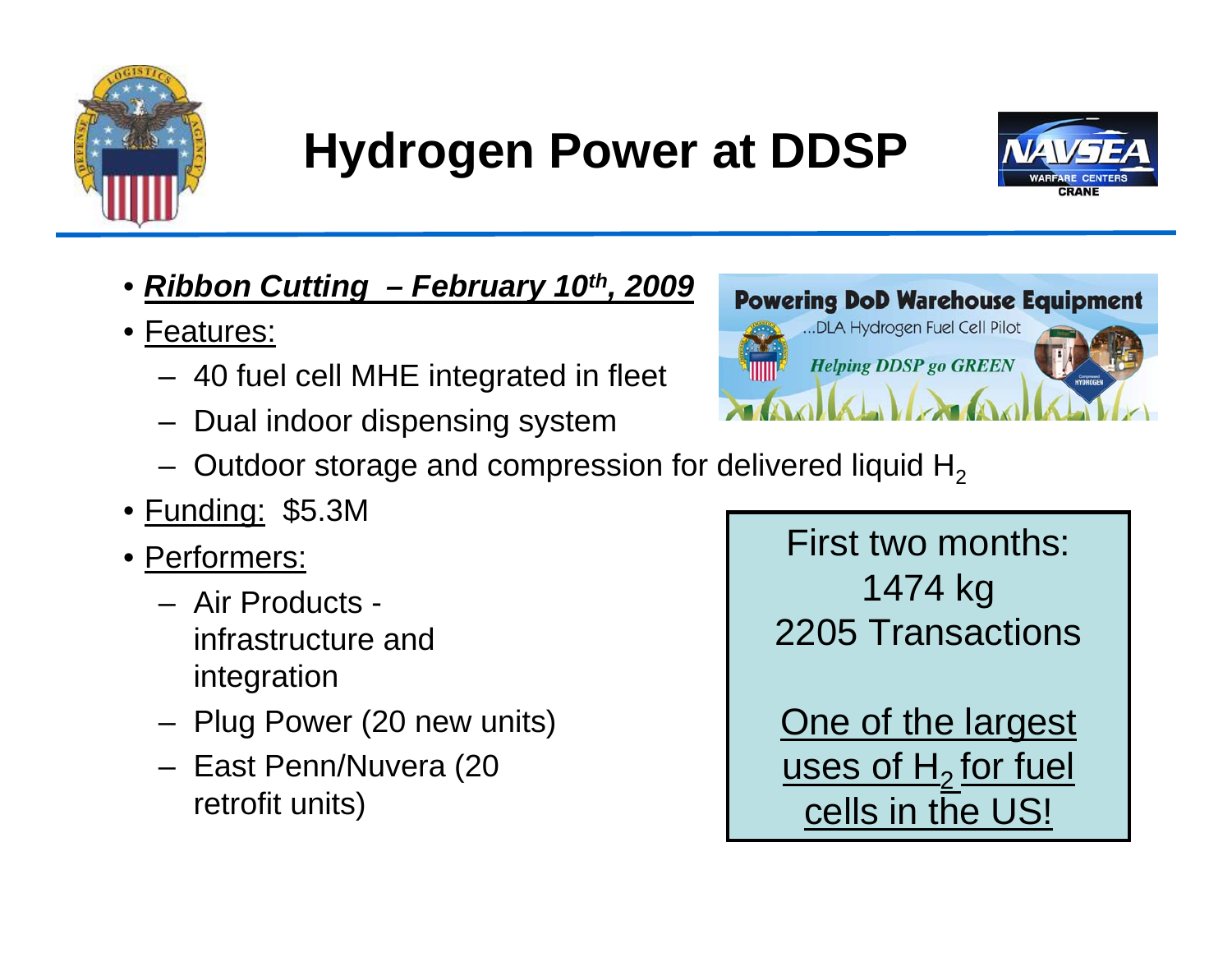

## **Lessons Learned: Develop Buy-In**



#### • Socialize early

- Bring the right people to listen and talk
	- Share experiences with follow-on sites
- Involve all the right parties early
	- Command
	- Union representation
	- Users
	- Fire Department work closely, get them involved, educate them especially when  $H_2$  is new
	- Physical security
	- Public affairs/legal

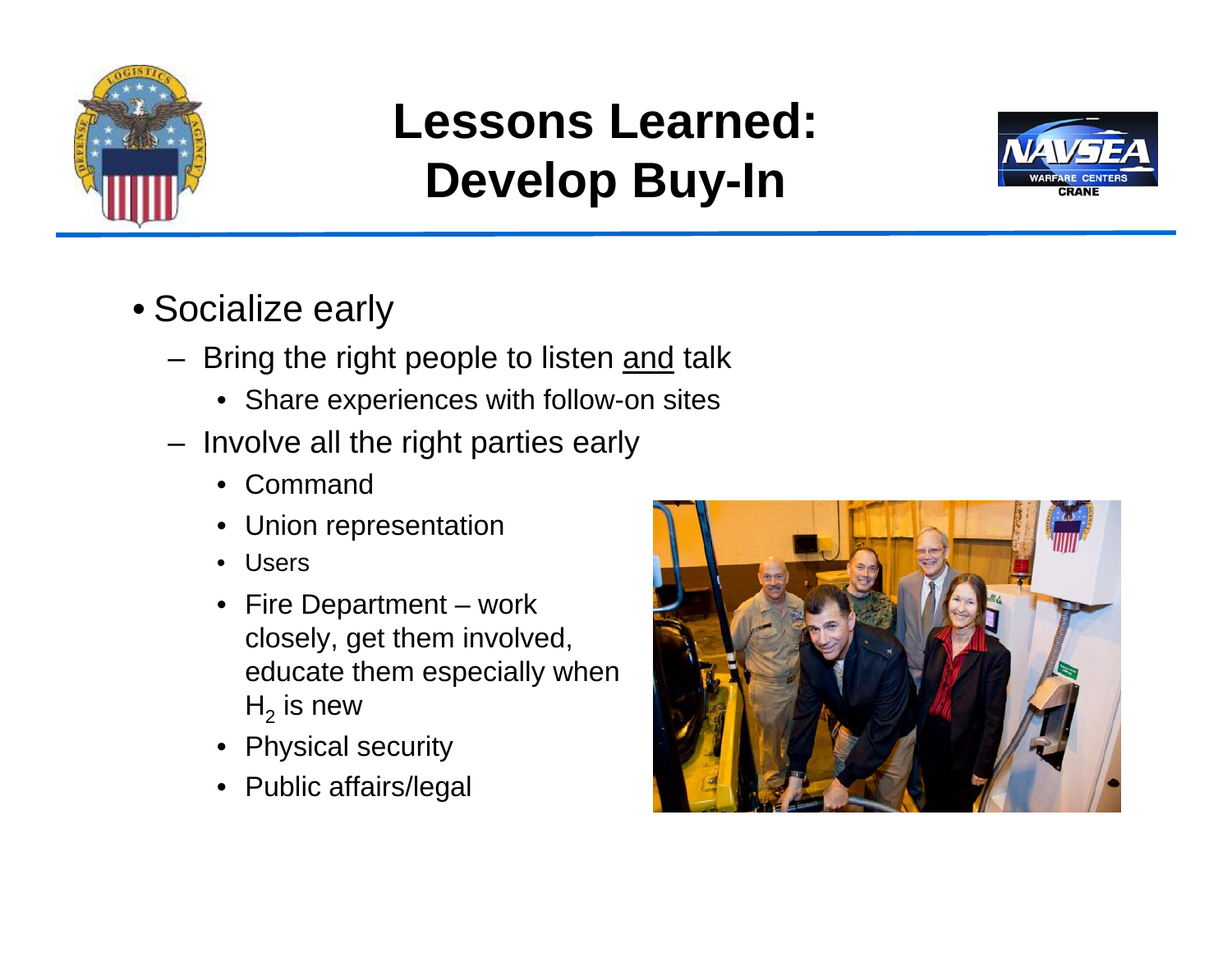

## **Lessons Learned: Develop Buy-In**



Socialize safety – Instill confidence!

- Dispel "Hindenburg" misperceptions
- Hand out brochures
	- Highlight benefits but recognize safety concerns
- Hold regular meetings to keep people in the loop as implementation progresses
- Focus on system safety features
- Provide awareness training for all employees
- Heavily promote response procedures



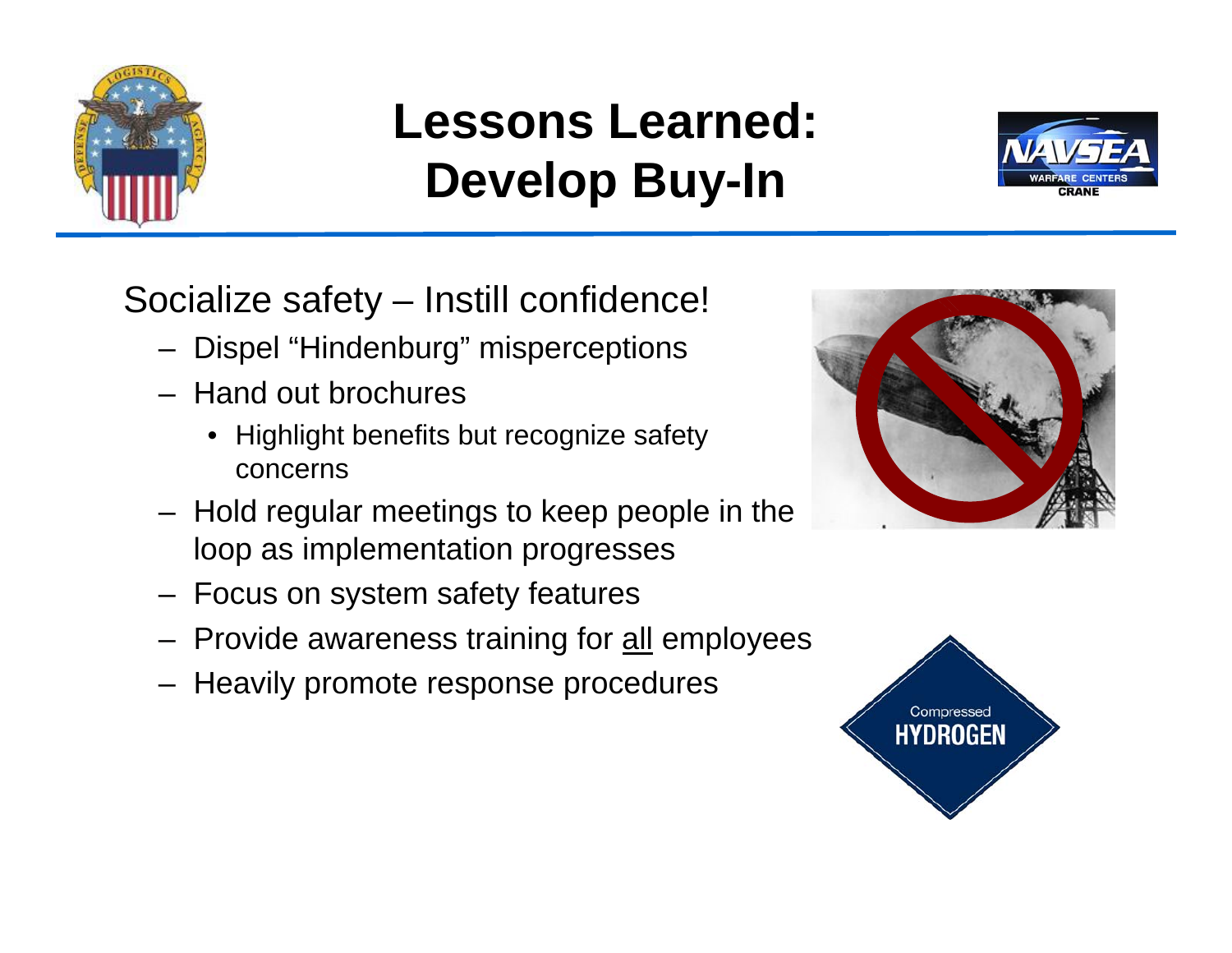

# **Lessons Learned: Site Prep**



• Permitting

–Introduce contractor and safety/environmental staff early

–Environmental impact reviews were easy because contractor was experienced



- Coordinate and test alarm system operations (early!)
- Set fuel cell factory settings (voltage limits) to match user requirements
- For retrofits, carefully select equipment and uses
	- Some vehicles are harder than others to retrofit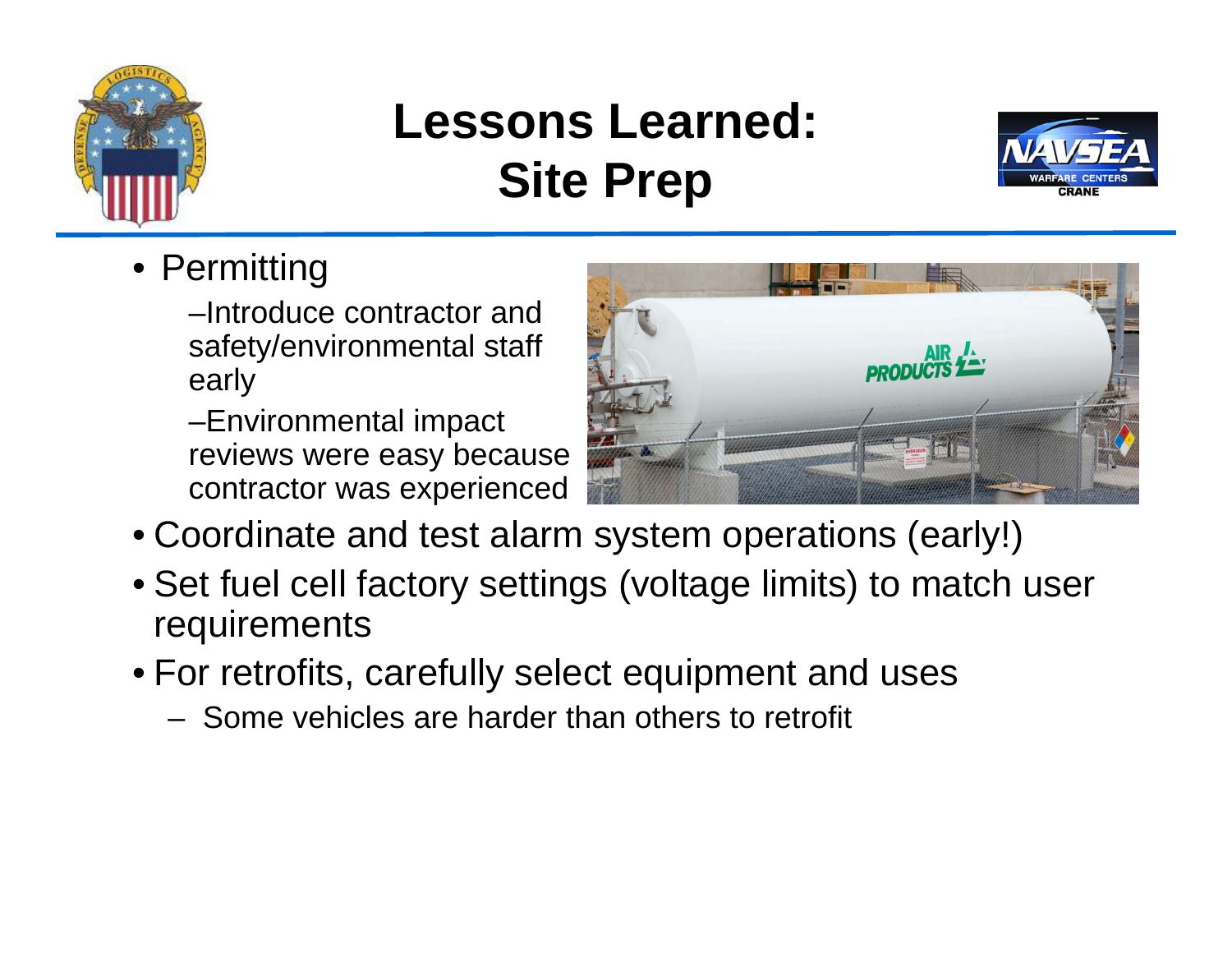

## **Lessons Learned: Operations Support**



- Working with contractors
	- Response time on repairs has to be fast
	- One single point of contact to maintain control (particularly important working with gov't and multiple contractors)
	- Use local contractors when possible
	- No accidents is key to maintaining confidence



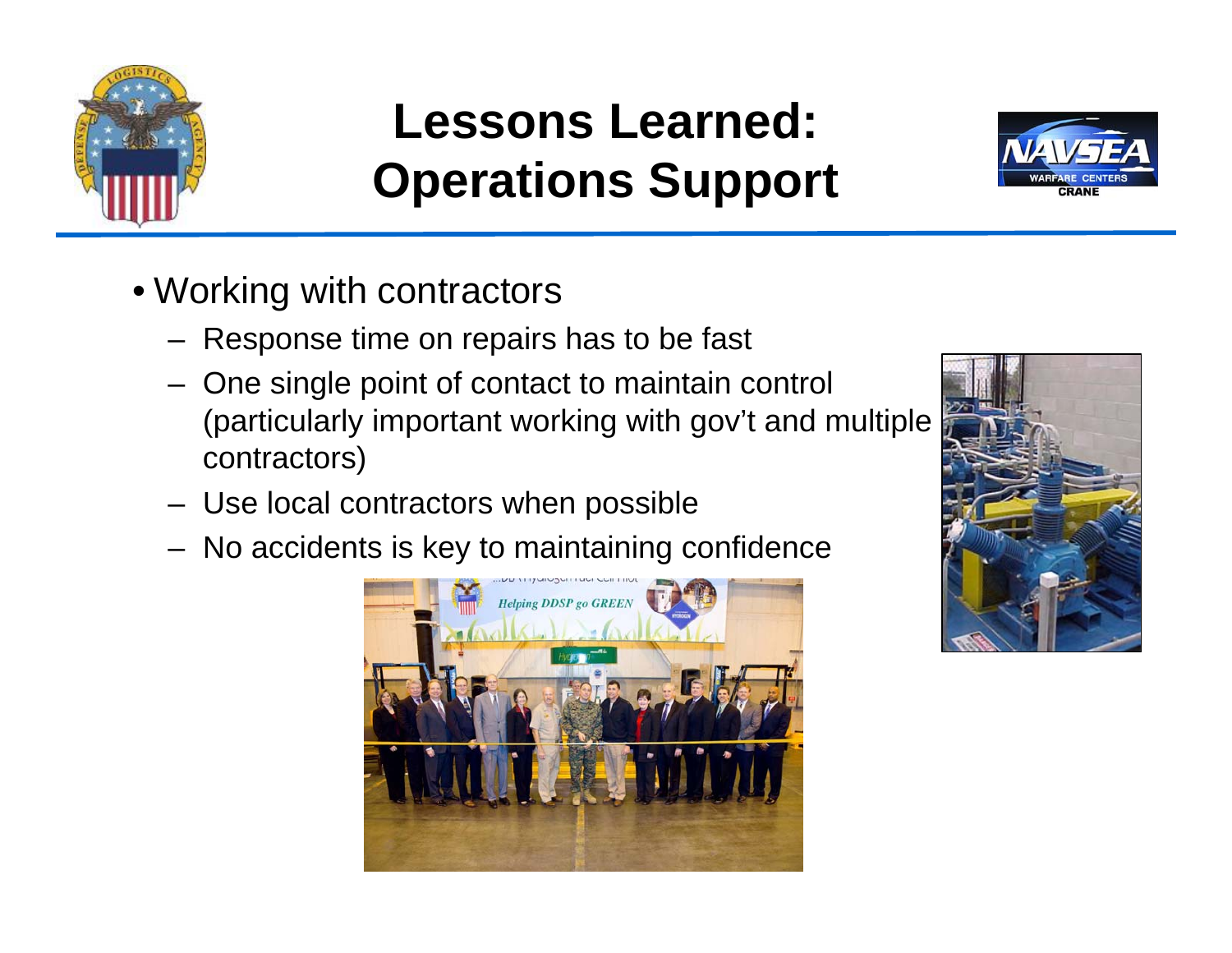

# **Lessons Learned: Training**



- Training
	- Content specific to those being trained
	- Training needs to fit group size
		- Break into small groups when hands on is needed
	- Complicated by having more than 1 fuel cell type
- Physical aspects of fuel cells
	- Getting used to refueling
	- Running out of fuel because users are used to battery slowing down



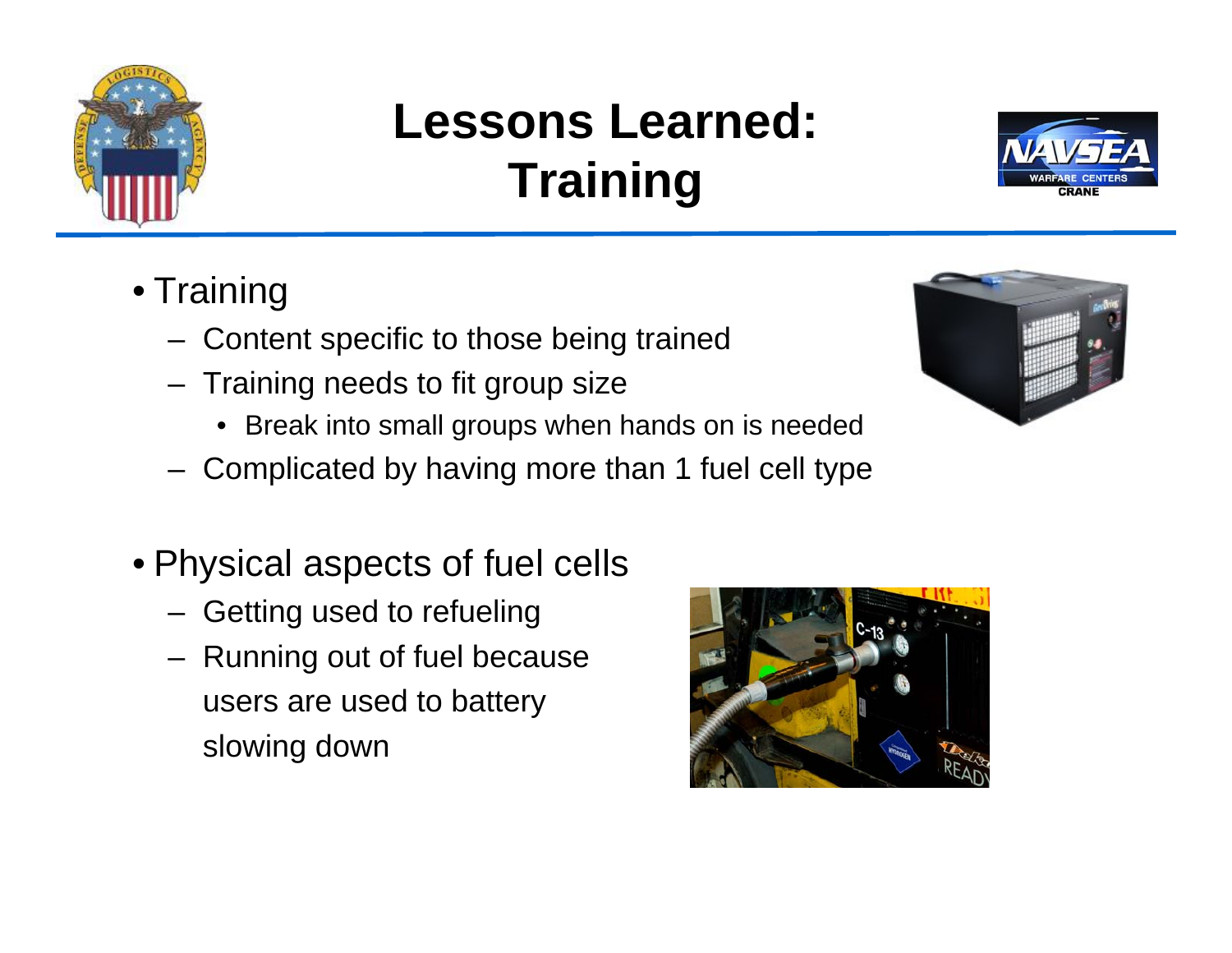

## **Lessons Learned: Operations**



- Infrastructure
	- Limited early startup
		- Break in equipment and the people
	- Two dispensers; mobile refueler as backup
		- Indispensible! Critical for startup because break-in ran in to more issues than anticipated; must maintain productivity and buy-in
	- Recommend getting infrastructure up as soon as possible – lots of unanticipated bugs
	- Indoor dispensing is key (buy-in, utilization)



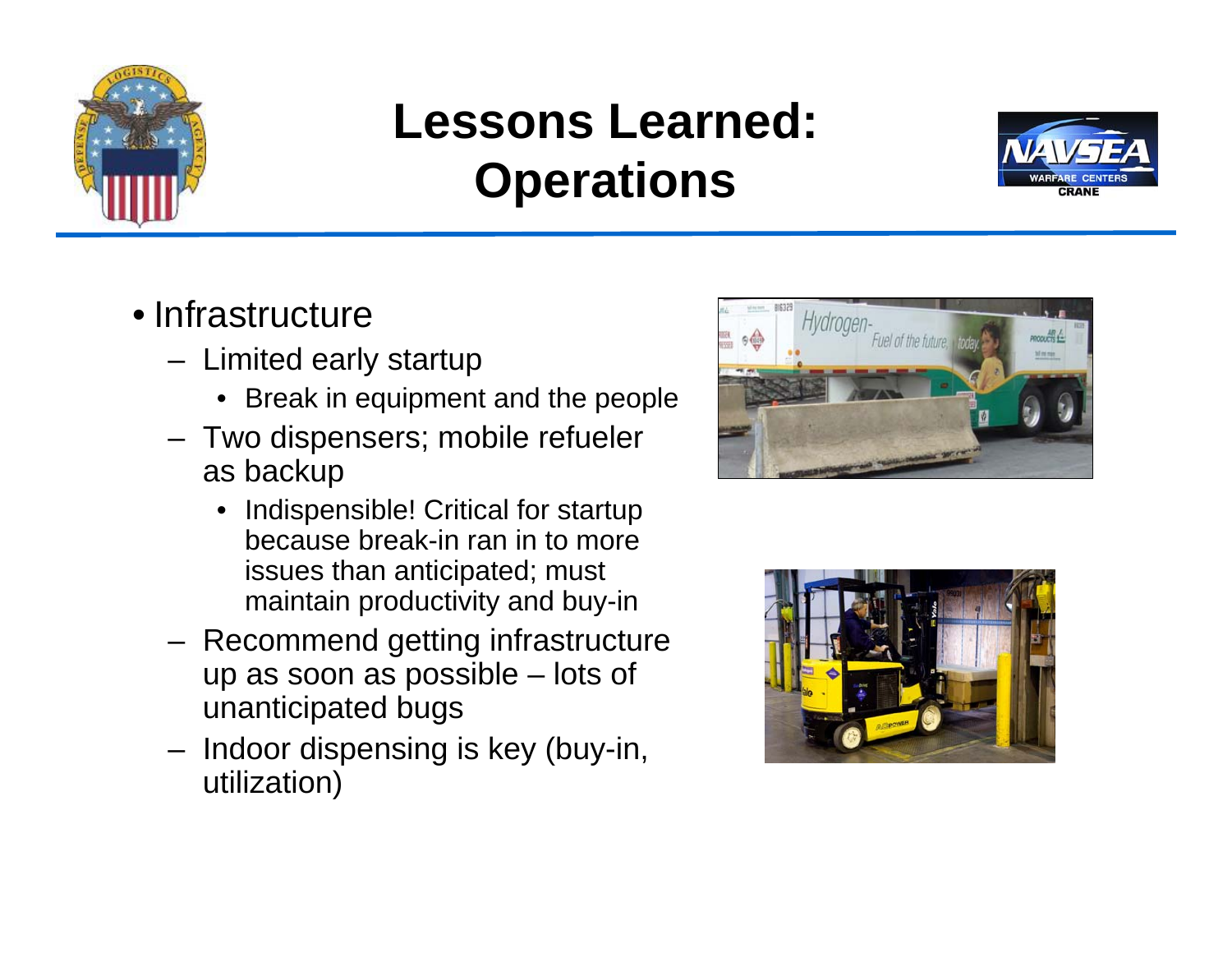



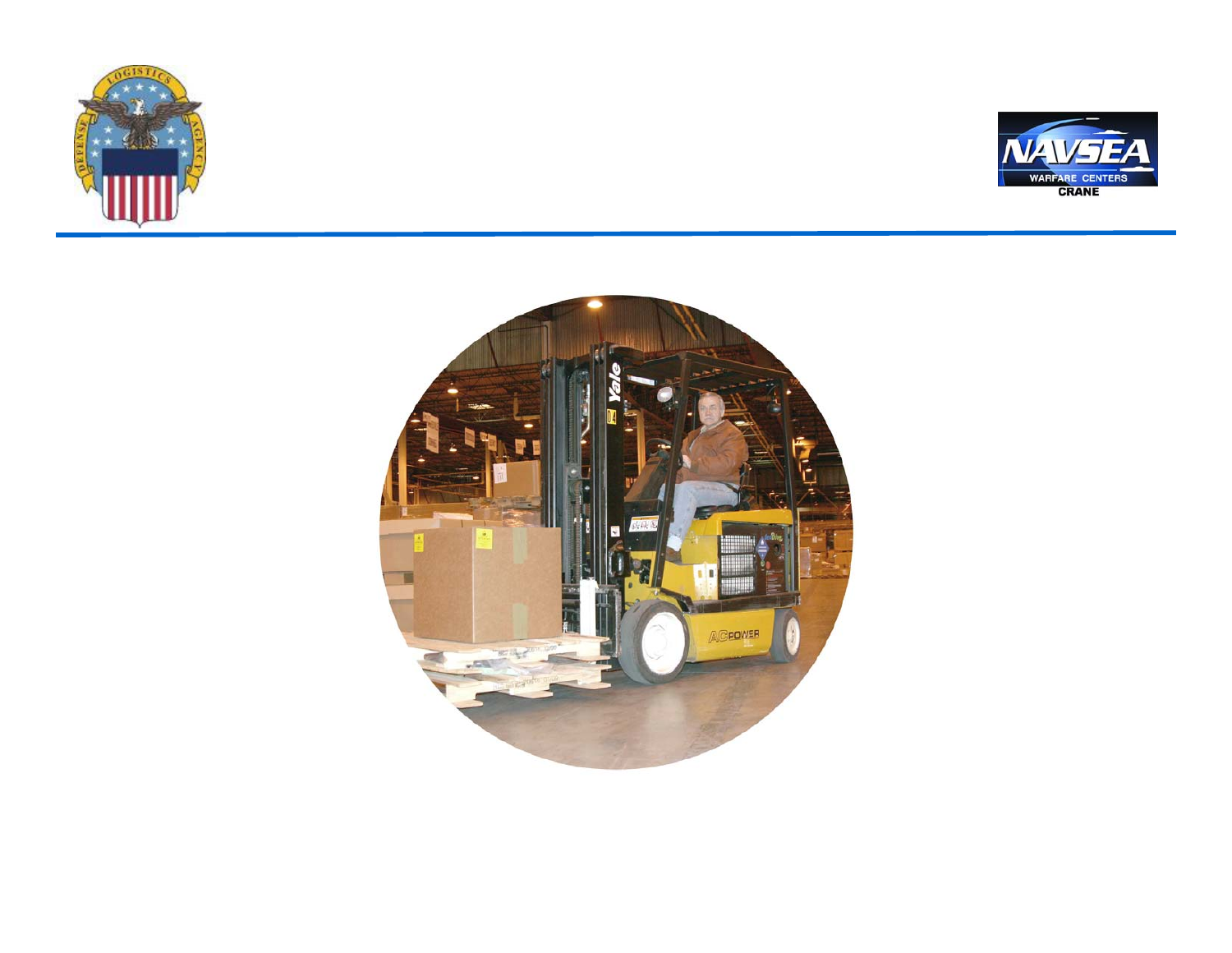

### **Other DLA Initiatives: Solid H<sub>2</sub> Storage R&D**



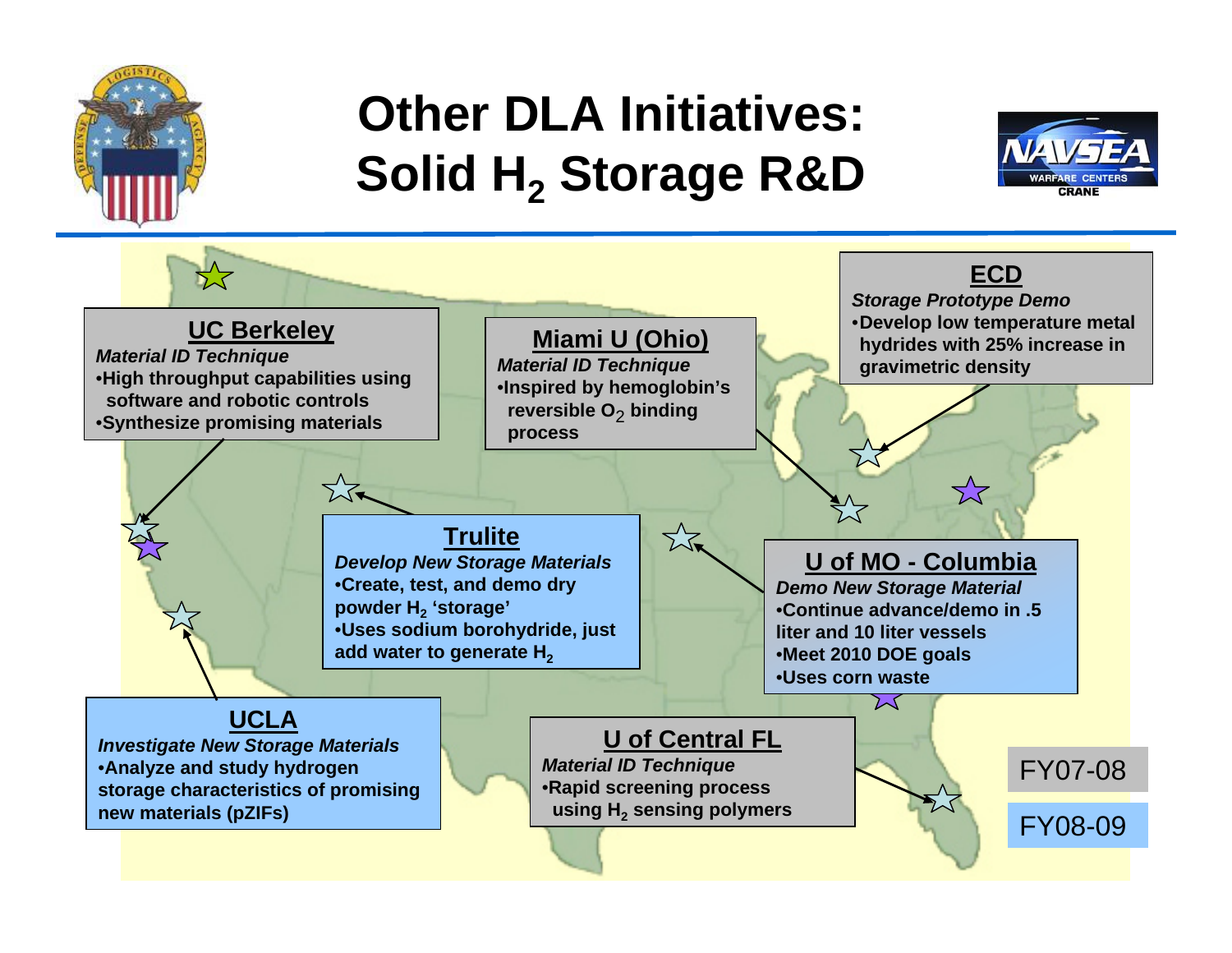

# **Hydrogen and Fuel Cell Program: Future Planning**



#### Spiral Development

- $\,$  H $_{2}$  fuel cell stock selectors at DDWG
- Expand the technical requirements and/or capacity of ongoing DLA demonstration projects
- Focus on improving value proposition and 'green' hydrogen production

#### Solid Hydrogen Storage

– Continue teaming with DOE and other military Services for early stage R&D

#### Extended Range Utility Vehicle

- Phase I: Design novel  $H_2$  storage to extend range of fuel cell utility
- Phase II: Construct and integrate the technology at DDWG

Low cost/green  $H<sub>2</sub>$  production, storage, and delivery